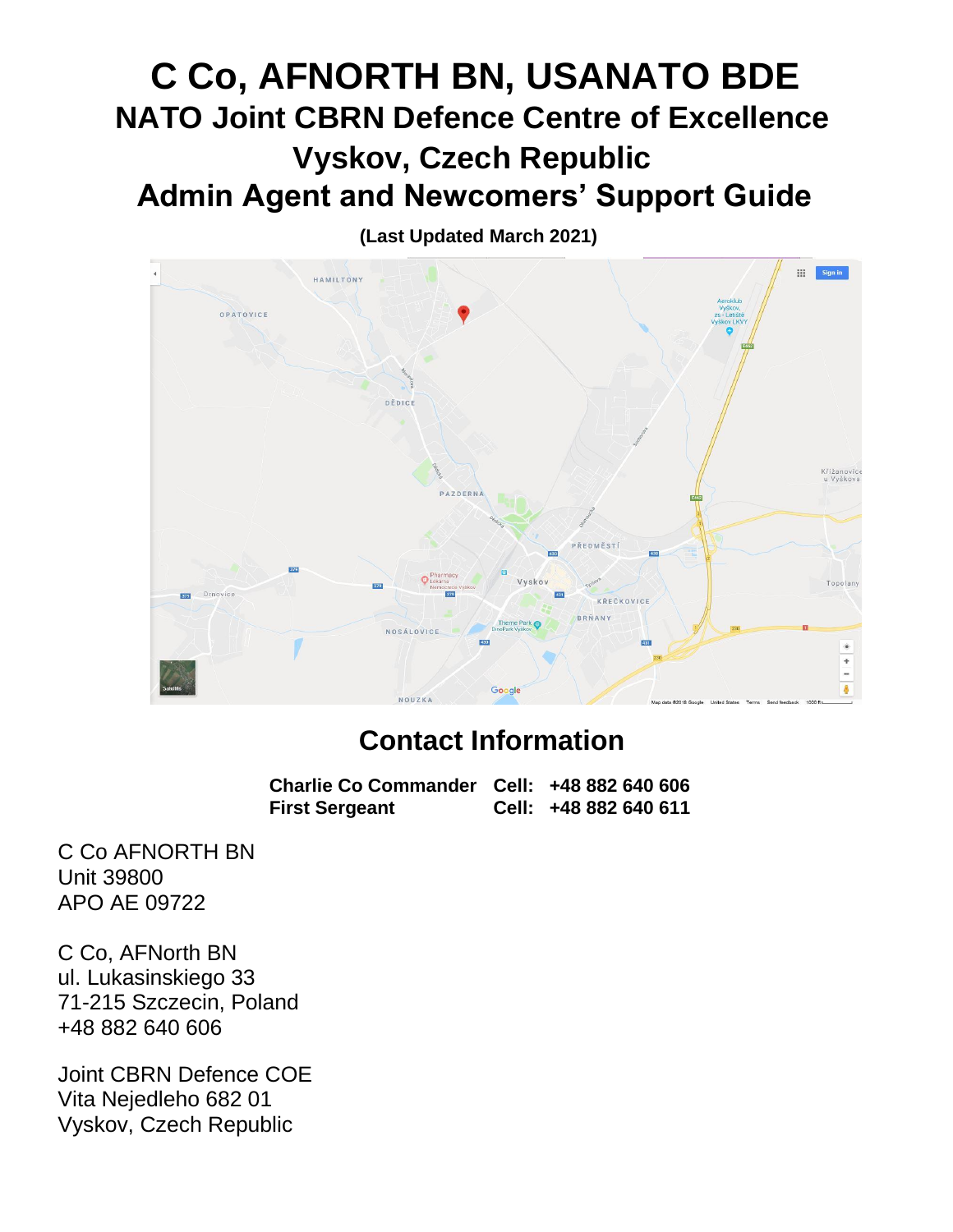## **Welcome**

I would like to take this opportunity to welcome you to Charlie Company, Allied Forces North Battalion (AFNORTH), and United States Army North Atlantic Treaty Organization (USANATO) Brigade. We have a very unique organization. Our company is located Szczecin, Poland. The Battalion Headquarters is in Mons, Belgium and the Brigade Headquarters is at Sembach, Germany.

Our mission is to enhance the well-being of individual Soldier and Family readiness through human resources, training, and logistical support. We deliver support to members assigned to Poland and the Baltic Nations.

You are further assigned to Joint CBRN Defence Centre of Excellence (JCBRN Defence COE). So we are better prepared to receive you, keep us abreast of changes to your arrival date. Your sponsor's contact information is in your welcome letter. Your sponsor will be assisting you to make your transition as seamless as possible. Please inform him or her of any special requirements (i.e., pets, housing, or medical needs).

All Family members, of qualifying age and Command Sponsored are required to travel with a no-fee passport. We also highly encourage you to hand-carry your training records, obtain "**copies**" of your medical and dental records, and documents required to in-process (i.e., PCS orders, DA Form 31, marriage certificate, birth certificate(s) for the children, household goods, vehicle shipping documents, and travel expense receipts). Also, it is best to bring at least 90 days of prescribed medication until you are enrolled in the TRICARE Overseas Program Prime Remote (TOP PR).

To financially prepare for this move, it will be important to allocate savings to cover initial PCS expenses upon arrival. These expenses will include housing security deposit, first month rent, realtor fee, fuel ration deposit, immediate-use household goods, annual insurance premium payment, vehicle inspection, registration and repairs, utility and internet deposits and cellular phone contracts. These initial costs can be in excess of \$7,000. You do not need to bring your \$7K funds in paper cash, but it is important that you can access it via bank transfers or ATM withdrawals immediately upon arrival. Advances for housing security deposit and first month rent are available through the finance office. If you require additional financial information or support please contact your NSE NCO. After in-processing is complete, submit vouchers for reimbursable expenses, Move-In Allowance and Dislocation Allowance can be submitted. Please note, these payments may take several weeks to process.

The information below is not all inclusive and may change over time. It is especially important to check and verify a country's requirement for passport and visa.

## **Challenges associated with this remote location**

The Czech Republic is a challenging assignment for many reasons, but none of those reasons are insurmountable. As the only DoD personnel assigned to the Czech Republic other than those in the Embassy, isolation and unique situations are challenges with this assignment. In addition, family members can feel quite isolated as there are fewer English speaking people located near the COE and the cities nearby. While English is prevalent in Prague, it is less so outside of Prague. However, there are expat groups in the larger cities which can serve as respites or starting points to meet other people.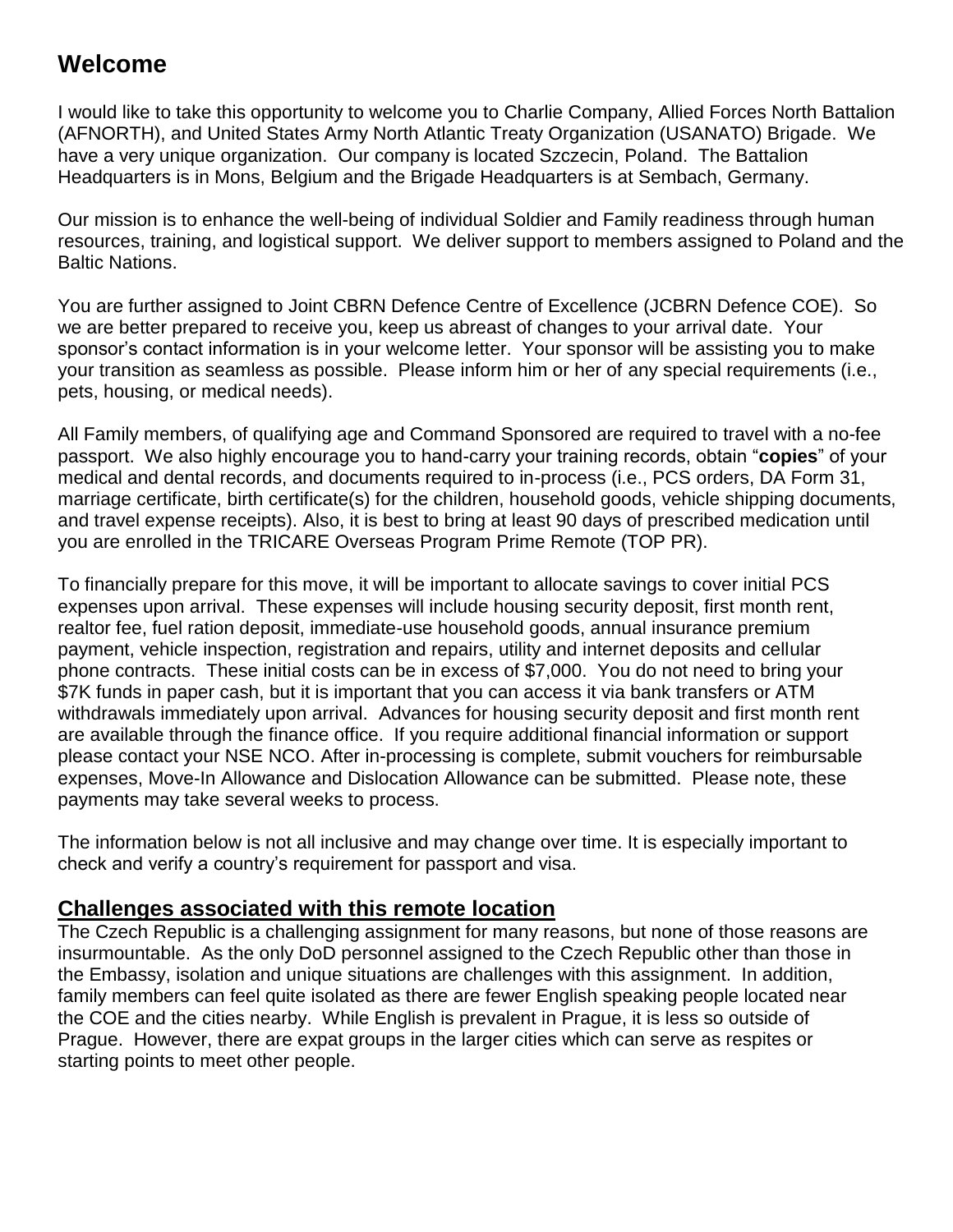## **Routine Admin Support**

All admin support such as actions, awards, evaluations, DD Forms 93, SGLV, leave and passes, SRB updates, rating scheme, MEDPROS updates, FVAP, and all other routing HR related actions are handled by the National Support Element (NSE) at Szczecin, Poland. NSE supports their assigned company and BN's mission by ensuring individual Soldier and Family Readiness through administrative, HR, logistics, operations, and communications support. They receive direct guidance from company leadership. NSE personnel will coordinate with the local Admin Agent and the supporting Company and BN headquarters for all national support requirements for Army personnel. Additional support if received from U.S. Army Garrison - Grafenwoehr, which is about 5 hours from the JCBRN Defence COE.

## **In-processing**

C Company HQs NSE will issue you an in or out-processing checklist. Normally, you will be directed to start in-processing at U.S. Army Garrison - Grafenwoehr, Germany, which is about 5 hours from the JCBRN Defence COE as this is most effective location to in-process. You will need to coordinate with the NSE to ensure all requirements are met for these actions. Please follow each of the steps in the checklist and work closely with your sponsor and C Co NSE in submitting your required documents to start/stop your overseas entitlements, and establish your network access (in the USRAEUR domain). Your NATO installation will also have their own in/out-processing requirements with each staff section (J1, J2, J6, etc).

## **Resources**

#### **Garrison Support**

US Army Garrison Bavaria – Grafenwoehr Germany is the closest Army Installation to Eastern European/Baltic countries. Often, C Co personnel will visit the DEERs office, Health and Dental Clinic, Passport Office, Finance, Housing Office, MWR, PX and Commissary. C Co HQ staff will be sending your in-processing documents to these respective offices during your transition. C Co utilizes USAG Bavaria as our servicing installation.

#### **Medical/Dental**

The Vyskov Emergency Room is adequate for Urgent Care, as is the University Hospital and the Czech MOD Hospital associated with the University Hospital in Brno. These facilities are acceptable to TRICARE (ISOS), but are not approved; and therefore, are not cashless-claimless. TRICARE (ISOS) has also arranged for primary and specialty care at the Rudolfinerhaus Private Clinic in Vienna, AUS. The nearest US Military medical and dental facility is in Grafenwhoer, Germany (about 295 miles from Vyskov or 276 miles from Brno). It should be noted that there are many restrictions to mailing items through the APO due the US-German SOFA, with Medicines (prescription, over-thecounter, vitamins, and supplements) being one of the restrictions, which means that you are unable to use Tricare Express Scripts to mail your routine medications to you. However, with the new International Cooperative Administrative Support Services (ICASS) agreement with the Embassy in Prague (3 hours from the JCBRN Defence COE), you will be able to ship your Tricare Express Scripts medication to your Embassy DPO box.

You are required to complete all PHA and dental requirements prior to arriving to the unit. Requirements include annual PHA, dental exam, immunizations, HIV, etc.

Dental care for the Soldiers must be done on the local economy through TRICARE International SOS (ISOS). Family members will receive dental care through enrollment in the TRICARE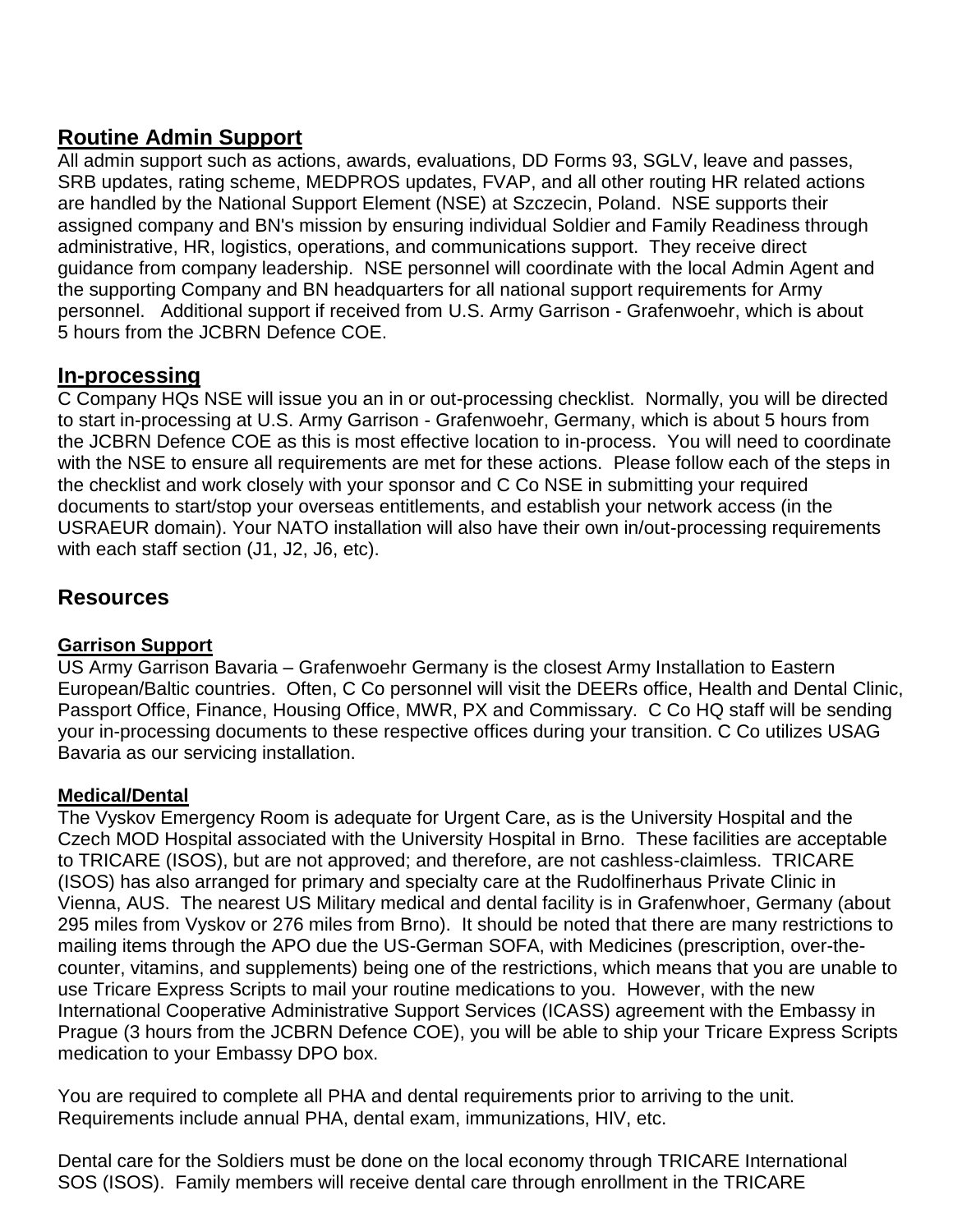Overseas Dental Program managed by United Concordia.

TRICARE Overseas Program Prime Remote provides health care through International SOS to Active duty Service Members (ADSMs) and command sponsored Family members residing with them in designated overseas locations.

Website:<http://www.tricare.mil/PLANS/HealthPlans/TPRO.aspx>

Phone number: +44-20-8762-8384

Family members will need to be enrolled in TRICARE Overseas Program Prime Remote. It is best to contact the TRICARE Service Center at +44-20-8762-8384 to enroll by phone.

Soldiers and Family members will be referred to local health care providers by International SOS. International SOS maintains a list of local hospitals, clinics, and providers who speak English. However, once you arrive at your scheduled appointment, it will not be guaranteed that you will be speaking to and English-speaking receptionist or nurse. ISOS can provide live translations during your appointment, via telephone, if coordinated prior to your visit.

However, with the new International Cooperative Administrative Support Services (ICASS) agreement with the Embassy in Prague (3 hours from the JCBRN Defence COE), you can receive medical care and support from the Embassy medical clinic, which is advisable when time permits. They also provide many vaccinations such as the Flu vaccine and tick-borne encephalitis vaccine.

C Co will provide you with the specific instructions on how to complete your PHA online and over the phone.

In certain instances when specialty care is not found in the Czech Republic community, ISOS will refer Soldiers and Family Members to the most appropriate location where the specialty care can best be provided, which may be Grafenwoehr Medical Facility or Landstuhl Military Medical Center.

#### **Graf Medical &Dental Clinic Hours of Operation**:

Mon-Fri 0730-1630, closed for federal holidays. Appointments +49 6371-9464-3000

## **Schools**

There are two main English International Schools in Brno (22 miles from Vyskov), but none are available in Vyskov. There is one available in Olomouc, but it only goes to US grade 8. The two schools in Brno are the International School of Brno (International Baccalaureate Diploma Programme) and American Academy (candidacy status with Middle States Association of Elementary and Secondary Schools; accreditation process is expected to be finished by spring 2021). No information is available on childcare, and extracurricular youth activities outside of the International Schools, but many programs are not English speaking, so language could be an impediment. Please work with your sponsor and the company to set up your NDSP (non-DoDEA) packet to process tuition costs. The full cost of these private schools are covered by DoDEA.

SM's ARE REQUIRED TO REGISTER SCHOOL AGED DEPENDENTS WITH THE NON\*DOD SCHOOLS PROGRAM, NDSP. ACCESS THE STUDENT ON LINE REGISTRATION (SOR) AT THIS LINK: HTTPS://WWW.DODEA.EDU/NONDOD/PROCEDURES/INDEX.CFM FOR ASSISTANCE WITH REGISTRATION, EMAIL NDSP.MANAGEMENT@HQ.DODEA.EDU OR CALL CIV 571-372-5863/1897 DSN 312-372-5863/1897.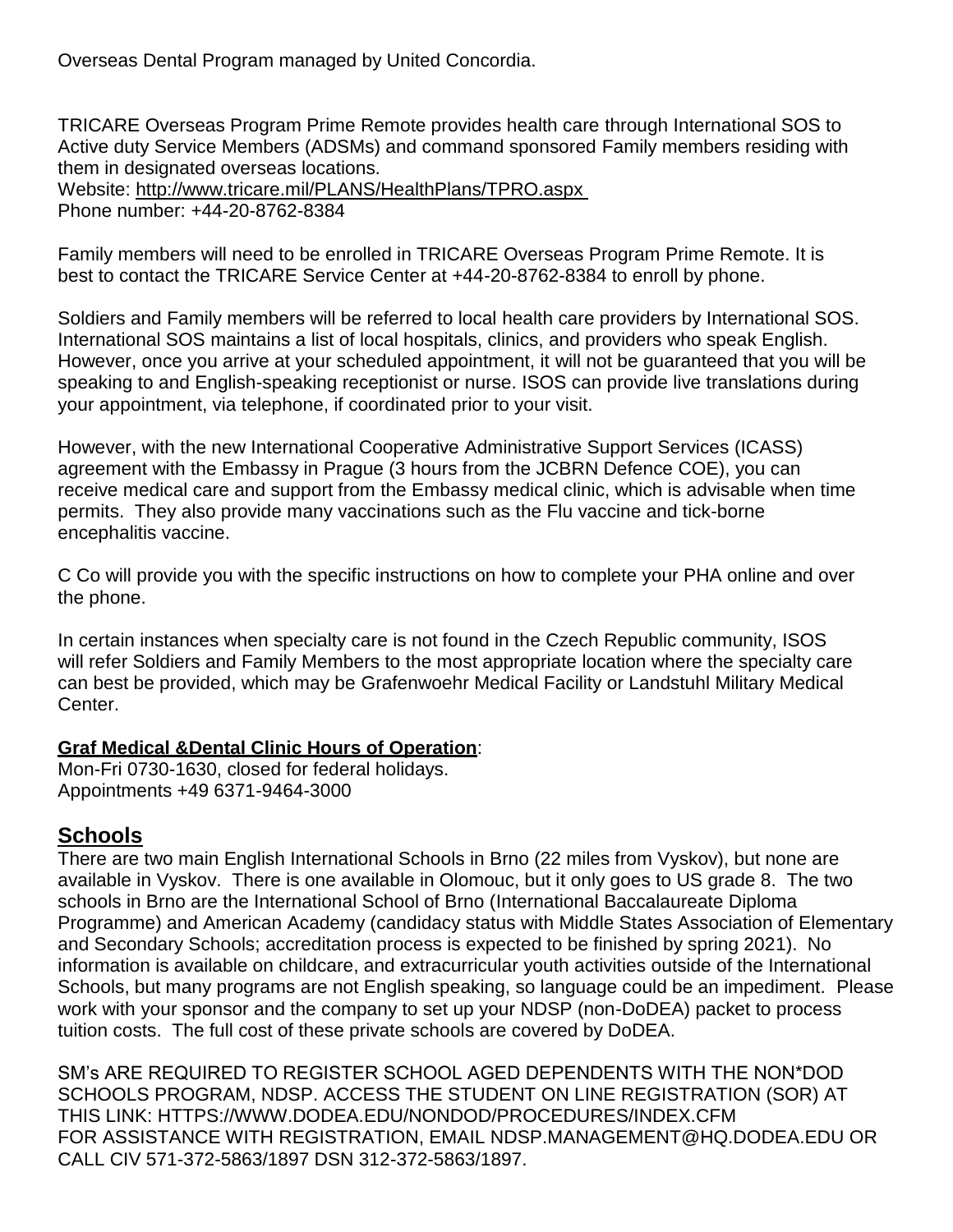## **Housing**

There are no Government Quarters/Housing available at Czech Republic. Families must reside in private housing. Many of the local quarters may be smaller than what some Americans are accustomed, however, there is suitable housing available. The housing office in Ansbach, Germany will process your request to reside on the economy, lease agreement, realtor fee and other documents. However, it is advisable to work with your sponsor to get legal support on your lease from the JCBRN Defence COE as the housing office in Ansbach, Germany is not aware of all the Czech Republic laws, policies and common practices on leases. Please contact the following personnel and the C Company HQs NSE when you arrive to anticipate their administrative requirements.

Kirstin Boynton, GM Claudia Price, GM USAG Ansbach Housing USAG Ansbach Housing E-mail: [Kirstin.s.boynton2.ln@mail.mil](mailto:Kirstin.s.boynton2.ln@mail.mil) E-mail: claudia.price.ln@mail.mil DSN: 314-467-3696 DSN: 314-467-3696 Comm: +49 9802-83-3696 Comm: +49 9802-83-3696

NATO/Remote Site Manager NATO/Remote Site Customer Assistant

The rental market across the Czech Rep. is very limited. Outside the major cities it might be considered as scarce. Very small apartments are available, but family size apartments and houses which meet the space requirements of a U.S. Army Family of 3-4 are very limited. Available apartments are usually at least partially furnished, and landlords are usually unwilling to clear them to make space for shipped HHGs. TRANSCOM has not updated the JTR to reflect these limitations still authorize (as of JUN 2019) in-coming personnel to ship 100% of authorized HHGs. Personnel should begin searching for lodging through your sponsor and the JCBRN Defence COE International Assistance Specialist 3-4 months before arriving, so that expectations are managed and HHG shipments (and storage) may be properly calculated. With a few exceptions, an assignment to the Czech Republic should be viewed much like an assignment to the Germany with regard to a minimum of shipped HHGs. Exceptions to this rule will only be identified through early house-hunting**.**

## **Passports/Visa**

Family members and US Government civilians traveling overseas are required to have passports. "No-fee passports" can be obtained at Government expense. The application process may take 4 to 6 weeks, so, you should begin the passport application process as soon as you receive your travel orders. Usually, the military member will be issued a brown official passport and family members will receive a blue "no-fee" tourist passport with "This passport is valid only for use in connection with the bearer's residence abroad as a member of the family of a member of the American Armed Forces on active duty outside of the United States" stamp. While the service member does not require a VISA in accordance with the NATO SOFA, whether or not the family members do changes from year-toyear. It is advisable to check with your sponsor as soon as possible to determine the current guidance, but if time if available, it is advisable to get VISA's for family members. This is usually difficult because you first must have your "no-fee" passport before you can submit for a VISA, which means it can take 2-3 months to get the VISA.

Tourist passports are needed for personal travel in Europe. You may apply for tourist passports on arrival, but for convenience it is recommended that you apply for the tourist passport while you're still residing in the United States. You can find more information on tourist passports from your local personnel services detachment, passport office nearest you, or from the U.S. State Departments official website at [http://travel.state.gov.](http://travel.state.gov/)

## **Mail**

Military Mail support is provided through the APO CMR at Grafenwoehr (about 295 miles from Vyskov or 276 miles from Brno). In addition, with the new International Cooperative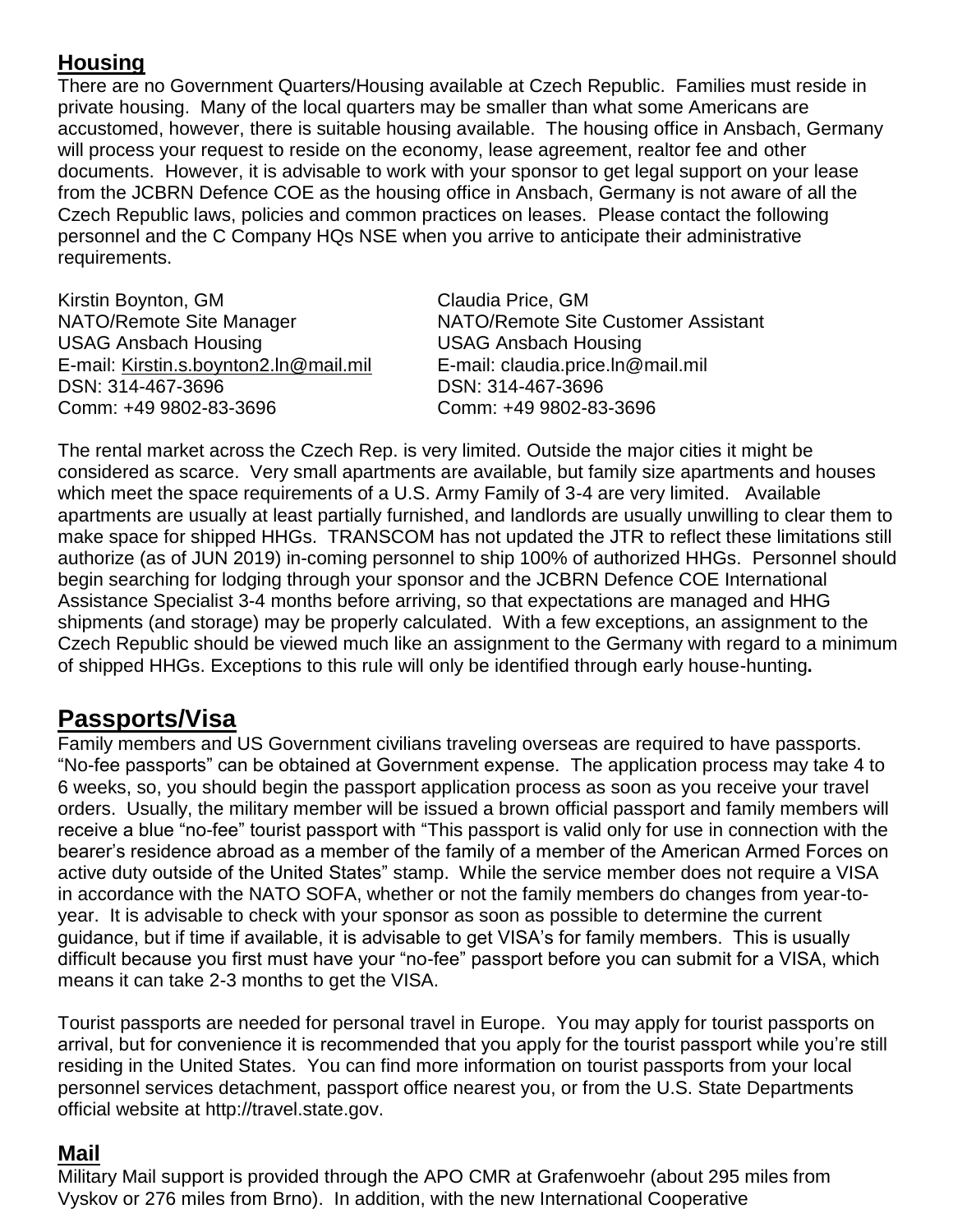Administrative Support Services (ICASS) agreement with the Embassy in Prague (3 hours from the JCBRN Defence COE), you can receive mail at the DPO.

The Czech postal service is slow, but seems to be reliable. UPS, DHL, TNT, and others are reliable for packages. Recipients of Parcel mail from outside the Czech Republic will often incur very high import taxes, therefore, it is recommended that the APO CMR or Embassy DPO is used for receiving such parcels. It should be noted that there are many restrictions to mailing items through the APO due the US-German SOFA and the DPO (mainly size restrictions), so you must review the restrictions carefully. Some of the more unusual APO restrictions are: Cigarettes and other tobacco products; Medicines (prescription, over-the-counter, vitamins, and supplements); coffee; and perfumes. The medication restriction means that you are unable to use Tricare Express Scripts to mail your routine medications to you at the APO, but you can mail them to the Embassy DPO.

## **Banking**

Internet, cellular and TV providers, utilities and contract-based services require a host nation bank account for payment. Your sponsor may be able to recommend financial institutions that provide convenient branch and ATM locations. Please remember that conversion fees apply to your transactions when transferring dollars to the local currency or at point of sale (if paying in USD). Many people make the mistake of calculating the equivalent currency when looking at the price of a good or service, but vendors and banks offer different conversions rates that is not equal to a simple conversion. Banks often provide more competitive conversion rates, so it may be best to transfer USD to local currency within your account to avoid excessive transaction fees or conversion rates at the point of sale. It will be important to know your bank's International Bank Account Number (IBAN) or SWIFT number, as this information will almost always be needed when paying bills, tickets or contract services online.

It is advisable to get a DoD Community Bank [\(https://www.dodcommunitybank.com/\)](https://www.dodcommunitybank.com/) account at US Army Garrison Bavaria – Grafenwoehr Germany while in-processing as the can make transferring money to your Czech bank account easier. A common method of doing this is to either set up an DFAS allotment to or transfer money from a U.S. bank account to the DoD Community Bank, and then use Euro Bill Pay (\$1 fee plus exchange fee) to send money to your Czech bank account. This normally incurs the least amount of fees including exchange fees.

A important warning is that whenever your foreign bank account exceeds \$10,000 USD (the DOD Community bank is not a foreign account), they must report it to the IRS and this will complicate your tax return. Therefore, it is advisable to never allow your foreign bank account to exceed \$10,000 USD.

Internet Access: Access to internet is excellent, though EU regulations have limited the access to many online venders because of their refusal to adhere to the new General Data Protection Regulations (GDPR).

## **Vehicles**

License: To legally operate your POV, you will need to apply for, and purchase an international driver's license. Many U.S. personnel in NATO accomplish this through AAA, but this version is only valid for 1-year at a time. Please reach out to your sponsor for alternatives if AAA is not available to you. When you in-process at US Army Garrison Bavaria – Grafenwoehr Germany, it is advisable to apply for the German International Driver's license, which is valid for 3-years. To get this version you will need to get paperwork from the US Army Garrison Bavaria – Grafenwoehr Germany Driver's License office, which your sponsor can assist with. You will also need to apply for the US Army Europe Driver's license to be authorized to register your vehicle(s) on base, and to drive on U.S. military bases and through Germany. While initially, you can use your international driver's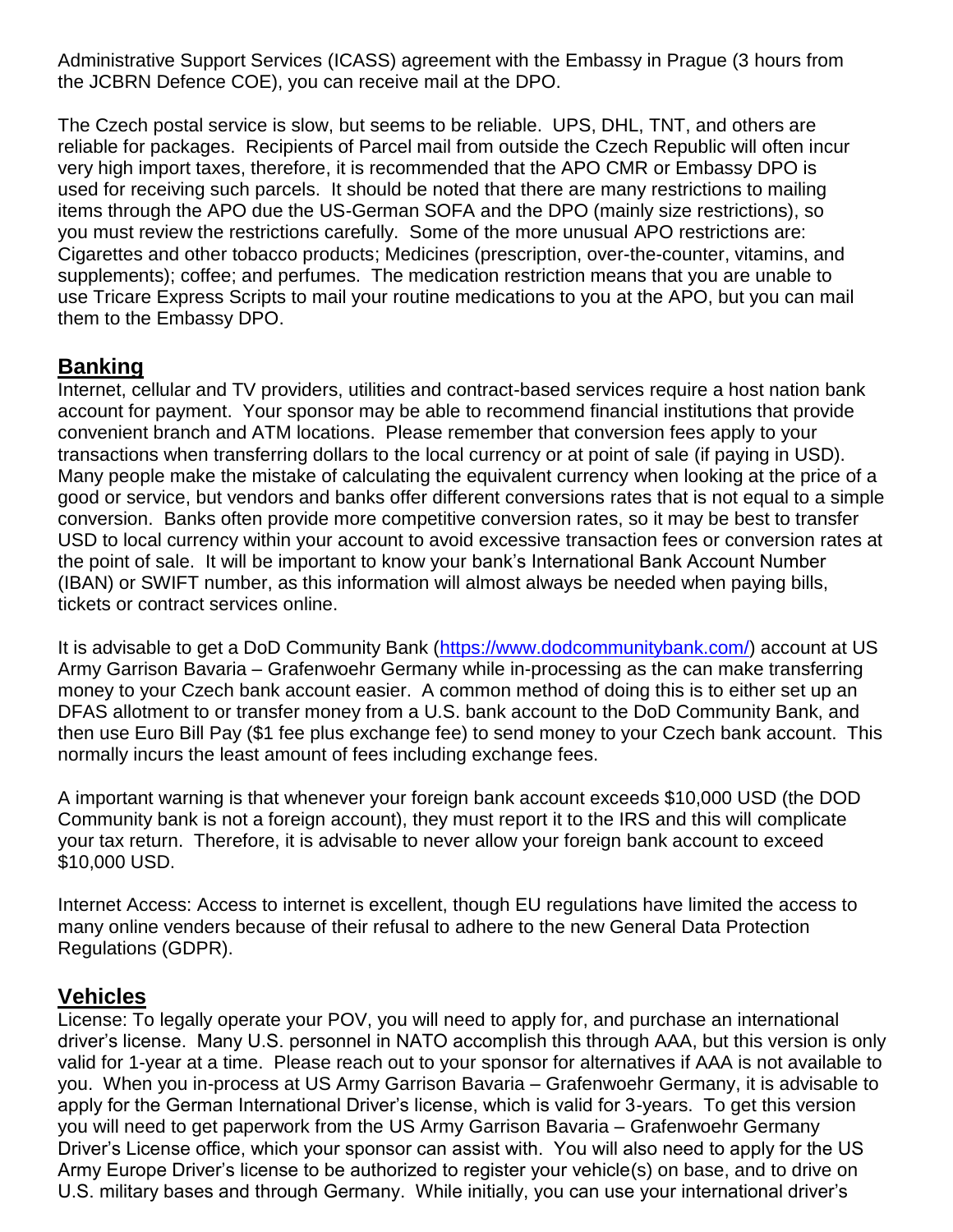license to drive on and off base, you should get the US Army Europe license as soon as possible. While this license required on-line training and testing before applying for it, you can complete this prior to leaving your last assignment, but it must be taken within 60-days of applying for the license (see<https://home.army.mil/bavaria/index.php/newcomers> for more information). Other licenses can be acquired, depending on agreements with the local government.

Registration: It is best to register your vehicle(s) with US Army Garrison Bavaria – Grafenwoehr Germany as registration is often a complicated task. Before registration begins, you will need to have your vehicle inspected at a reputable mechanic shop or inspection station. The inspectors will ask for translated copies of your previous registration and a data sheet that outlines the technical specifications for your vehicle. European inspections are rigorous. Technicians will complete a bumper-to-bumper, top to bottom, inspection that states any deficiencies. You will then have up to two weeks to correct the deficiencies, i.e. repair it, or you will need to pay for a whole new inspection at full-cost. Be prepared to pay for repairs or parts replacement if your vehicle is not new or wellmaintained. Once completed, you will need to have written permission from your finance company to register in your host nation (translated), a bill of sale (translated), previous registration, customs documents, local inspection and (in some cases) a drivers history from the past seven years (translated) for the insurance company. You will need assistance from a language specialist or local national to take your documents to the local DMV, pay the fees, and receive your temporary plates. After you are entered into the DMV database, permanent plates will be issued. All of this can be much easier to accomplish if you use US Army Garrison Bavaria – Grafenwoehr Germany vehicle registration. In addition, in Europe, winter tires are required for part of the year, so verify that your tires are either winter or M&S tires, or you will need to purchase winter tires in Europe.

Fuel: Gas and Diesel fuel is available, but the Military Fuel Ration Card (ESSO Card) is not valid in Czech Republic, so no discount is available. Consequently, the majority of COLA is expended for fuel. An increase in the number of miles driven will exceed COLA. COLA does not reflect the real cost of living, particularly if a Service Member is commuting by car. COLA has increased since, but the cost of fuel is well over five dollars per gallon.

## **Transportation**

The Transportation office located on USAG Bavaria – Grafenwoehr. The arrival of Household Goods (HHG) will be coordinated through this office. Your sponsor will assist you in working with transportation personnel to ensure the delivery of your HHGs after you find a home. Once your housing contract is complete you can track your move at:<http://www.move.mil/> website. Upon notification of a shipment's arrival, you must schedule a delivery date and be at your quarters on that date to accept delivery. HHG shipments for newcomers to your location should not include Personally Owned Firearms (POF). Host nation law is to absolutely minimize the import of weapons. The need to have a weapon must be proven by the local authorities and there is no guarantee request will be approved. Newcomers will not have the option to store POFs in the unit arms room due to the limited available space or prohibition of POFs in your orders.

## **IT Support**

It support is not available at Vyskov. Instead this service is found at the C Co HQ at Szczecin. The company will process NIPR account requests and issue NIPR computers and hotspot devices with VPN access to access your .mil emails. It is also possible to obtain a DMCC (SIPR) phone to have limited access to SIPR as required. You will received NATO and COE IT support for both your unclassified and classified NATO accounts from the JCBRN Defence COE.

## **Reassignments**

When a SM out-processes from C Co their main POC is the C Company HQs NSE in Szczecin, Poland. The Company coordinates issuance of PCS orders from the BN MPD/S1 at Mons, Belgium and coordinates all out-processing requirements such as transportation and housing with the USAGs